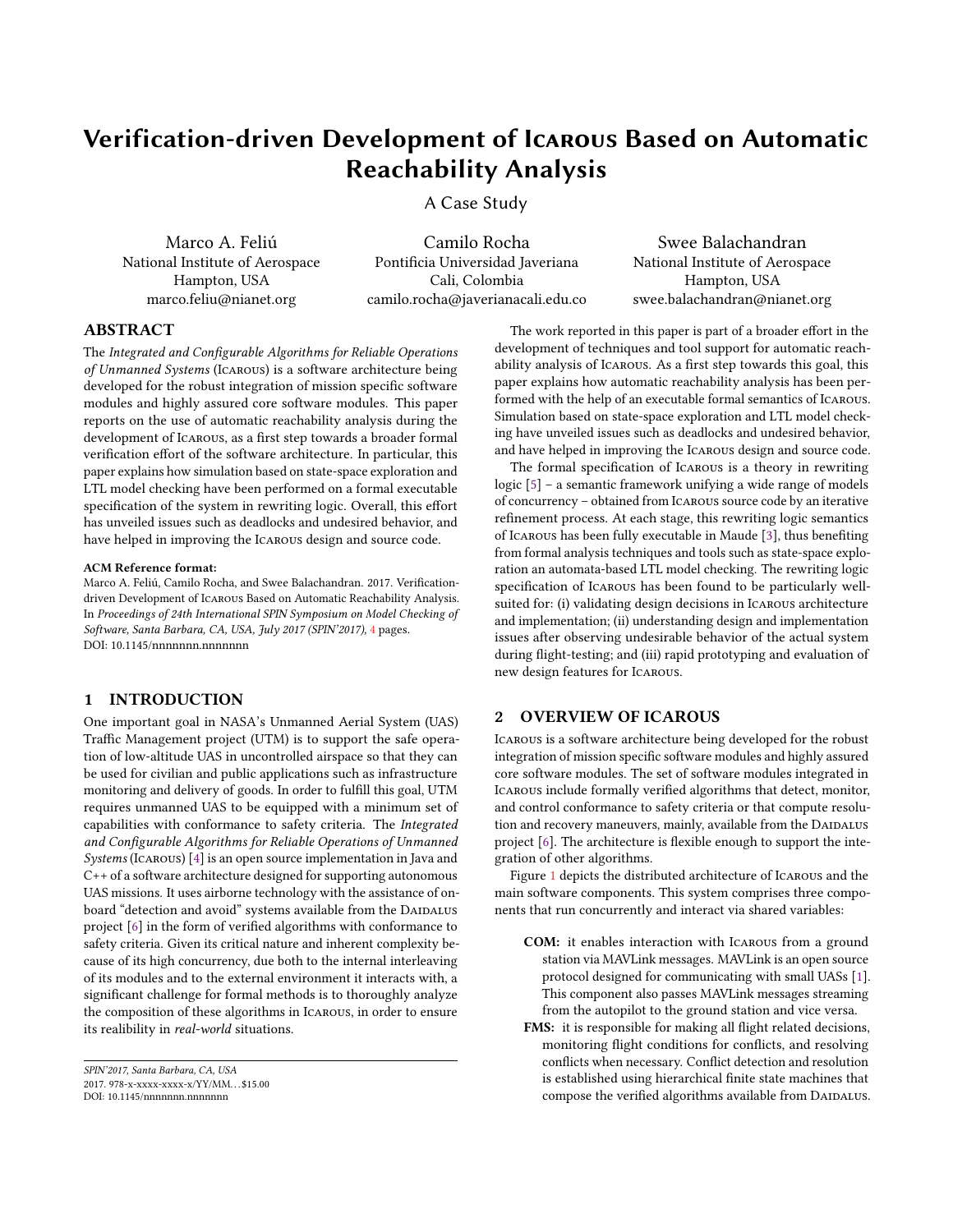<span id="page-1-0"></span>

Figure 1: Icarous distributed architecture, components, and external entities.

DAQ: it reads data from a MAVLink compatible autopilot. Read data is stored in a shared data structure that can be accessed by all other components.

Icarous can interact with external entities such as: a ground station (GS) from which users can feed commands, send, or receive information from the UAS; an autopilot (AP) that automatically guides the UAS when in autonomous mode; and an optional remote control device (RC) that enables manual guide.

Icarous supports mission execution with autonomous, safetybased navigation and decision making while monitoring UTM procedures and mission-specific criteria. There is an ongoing project that uses Icarous for the development of beyond visual-line-ofsight autonomous power lines inspection missions. For more details the reader is referred to [\[4\]](#page-3-1).

## <span id="page-1-1"></span>3 REWRITING LOGIC SEMANTICS

Rewriting logic  $[5]$  is a semantic framework that unifies a wide range of models of concurrency. Specifications in rewriting logic are called rewrite theories and they can be executed in the rewriting logic implementation Maude [\[3\]](#page-3-4). By being executable, they benefit from a set of formal analysis tools available to Maude, such as state-space exploration an automata-based LTL model checking. A *rewrite theory* is a tuple  $\mathcal{R} = (\Sigma, E \cup B, R)$  with: (i)  $(\Sigma, E \cup B)$  an ordersorted equational theory with signature  $\Sigma$ ,  $E$  a set of equations over the set  $T_{\Sigma}$  of Σ-terms, and B a set of structural axioms over  $T_{\Sigma}$  for which there exists a finitary matching algorithm (e.g., associativity, commutativity, and identity, or combinations of them); and (ii) R a finite set of rewrite rules over  $T_{\Sigma}$ . Intuitively, R specifies a concurrent system whose states are elements of the set  $T_{\Sigma/E\oplus B}$ of Σ-terms modulo  $E \uplus B$  and whose concurrent transitions are axiomatized by the rewrite rules  $R$  according to the inference rules of rewriting logic [\[2\]](#page-3-6). In particular, for  $t, t' \in T_{\Sigma}$  representing states of the concurrent system described by  $\mathcal{R}$  a transition from t to t' is of the concurrent system described by  $R$ , a transition from t to t' is captured by a formula of the form  $[t]_{E \uplus B} \to_{\mathcal{R}} [t']_{E \uplus B}$ ; the symbol  $\rightarrow$ <sub>R</sub> denotes the binary rewrite relation induced by R over  $T_{\Sigma/E\uplus B}$ .

The rewriting logic semantics of Icarous is a rewrite theory  $R$ with topsort System, meaning that concurrent transitions in the system are over the set  $T_{\Sigma, System}$  of  $\Sigma$ -terms of sort System. Some equations are used for defining internal deterministic transitions whose intermediate states can be ignored for the purpose of formal verification. In this rewriting logic semantics, each one of the

SPIN'2017, July 2017, Santa Barbara, CA, USA Marco A. Feliú, Camilo Rocha, and Swee Balachandran

Icarous components and the external entities (see Section [2\)](#page-0-0) is specified as an object-like term that is part of an object configuration. In particular, each one of the verified algorithms available from DAIDALUS that are part of the system is specified as a 'blackbox' whose behavior obeys its design contract. Communication between components is specified by shared variables that are accessed under mutual exclusion. Communication between internal components and the external entities is modeled by message passing in an actor-model-like scenario. Overall, the rewriting logic semantics of Icarous comprises 80+ rewrite rules, 30+ equations formally specifying the concurrent behavior of the system, and approximately 1000+ lines of Maude code.

The reference for specifying the rewriting logic semantics of Icarous and the external entities has been, mainly, the state machines defining the high-level dynamics of the internal components and the source code.

## 3.1 States

A system state in the rewriting logic semantics has sort System and corresponds to a multiset (sort Configuration) of object-like terms (sort Object) and messages (sort Msg):

op {\_} : Configuration -> System . sorts Object Msg Configuration . subsort Object Msg < Configuration . op <\_|\_> : Oid AttributeSet -> Object . op none : -> Configuration . op \_\_ : Configuration Configuration -> Configuration [assoc comm id: none]

The sort 0id represents object identifiers. Thus, an object in this signature is a term with an identifier and a set of named attributes. A specific structure for messages is not enforced. Multiset union for objects and messages is represented by juxtaposition and it is associative and commutative, and it has identity element none.

For example, a system state can be represented as a term of sort System having the form:

```
{ < ST | ... > < FMS | ... > < COM | ... > < DAQ | ... >
  \langle AP | ... \rangle \langle RC | ... \rangle \langle GS | ... \rangle
```
This configuration of objects represents the state of internal components and of the external entities: ST represents the shared memory; FMS, COM, and DAQ represent, respectively, the FMS, COM, and DAQ components; and AP, RC, and GS represent, respectively, the AP, RC, and GS external entities. For instance, the following term represents an internal state of the FMS:

| $\leq$ FMS   state: flight, | uasState: takeoff(waitLast(msg)),                |
|-----------------------------|--------------------------------------------------|
| conflict: noop,             | prevConflict: noop,                              |
| usePlan: true.              | resolutionState: noop                            |
|                             | flightPlanSize: 4, nextFlightPlanWaypoint: $0 >$ |

In this case, the FMS is in flight mode and the UAS is performing a takeoff maneuver while waiting for the last message from the ground station. There is not an active nor a past conflict - thus no resolution has been done by the corresponding algorithm – and a flight plan with 4 waypoints is in execution; the next waypoint in this plan is the first one in the sequence, meaning that the flight is about to begin.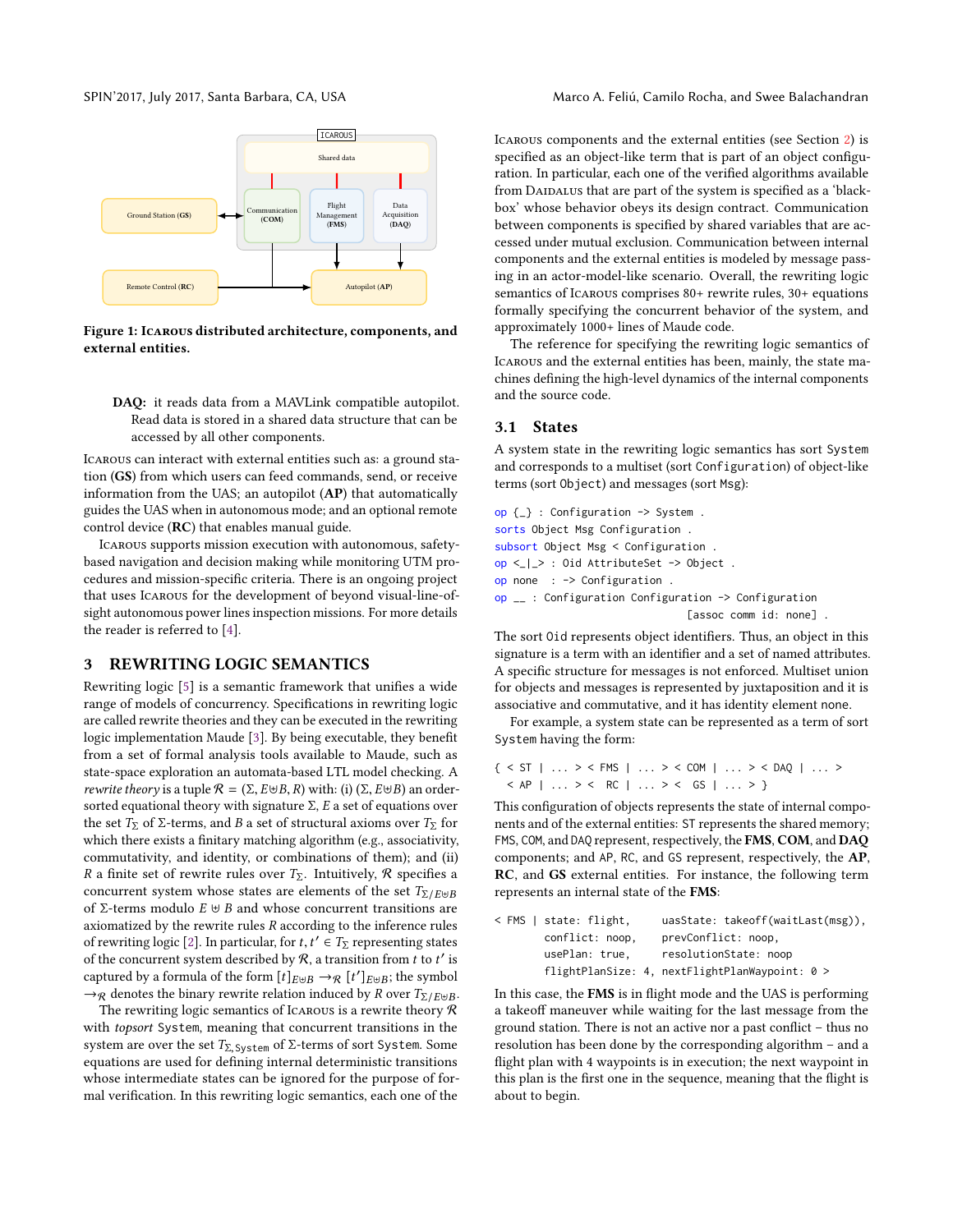Verification-driven Development of Icarous SPIN'2017, July 2017, Santa Barbara, CA, USA

## 3.2 Transitions

Internal and external communication, and behavior of the components and entities are specified by equations and rules in the rewriting logic semantics.

3.2.1 Internal communication. It takes place via the shared memory represented by object ST; all shared variables in the system are attributes of this object. Shared variables can be of basic types such as integer or real numbers, but also lists and queues can be found there. The ST object uses a semaphore for controlling the concurrent read-write access to the shared variables. In particular, this object has a lock attribute indicating when an object has exclusive access to the shared memory; initially, this attribute is set to none indicating that no component has exclusive access to the shared variables. The following rule specifies how the FMS acquires the lock of the shared memory:

```
rl { < FMS | uasState: takeoff(waitLast(msg)), AtS >
     < ST | lock: none, AtS' > Cnf }
=> { < FMS | uasState: takeoff(waitLast(msg)), AtS >
     < ST | lock: FMS, AtS' > Cnf }.
```
The left-hand side (before =>) indicates that this rule can be applied to a state in which the  $FMS$  is in flight mode, the UAS is in a takeoff maneuver, and the lock of the shared memory is not taken. The rest of the system state, captured by variable Cnf of sort Configuration, can be in any state. The effect of applying this rule is specified by its right-hand side (after =>): the lock is acquired by the FMS by setting attribute lock in ST to FMS. In this way, mutual exclusion for internal communication through shared variables is specified in the rewriting logic semantics of Icarous.

3.2.2 External communication. External communication is enforced by message passing consisting in the transit of messages produced by an object into the input buffer of another object. A 'send' message can be represented generically as follows:

```
op send : MAVLinkMsg Oid -> Msg .
```
In a message of the form  $send(m,o)$ , the parameter  $m$  is a MAVLink message (sort MAVLinkMsg) representing the message being sent and o (sort 0id) the object identifier of the recipient. Once created, messages are put in the system state as part of the object configuration. The following rule specifies how a DO-SET-MODE (Guided) message is sent from the FMS to the AP:

```
rl { < FMS | uasState: takeoff(start), state: flight, AtS >
    Cnf }
```

```
\Rightarrow { < FMS | uasState: takeoff(...), state: flight, AtS >
     Cnf send(DO-SET-MODE(Guided),AP) } .
```
The reception of a message by an object is specified equationally by putting the message last in the input buffer of the corresponding object. The use of equations in this case indicates that such are internal atomic transitions that are invisible in terms of concurrency.

```
eq \{ < AP \mid in:[MSGs], \qquad AtS > Cnf \text{ send}(aMSG, AP) \}= { < AP | in:[MSGs, aMSG], AtS > Cnf } .
```
Rules tuning the reliability of the communication channels with each external entity are included in the rewriting logic semantics. They consider loss or reordering of messages, and can be enabled with some flags when executing the semantics.

3.2.3 Component behavior. The behavior of each component is specified by abstracting the source code of the implementation and by validation against the state machines defining the high-level semantics of each component. For example, for specifying how Icarous lands an UAS, the following abstraction can be used as a simplified form of the actual source code:

case LAND:

if (!landStart) { SetMode(4); // Set mode to guided SendCommand(0, 0, MAV\_CMD\_NAV\_LAND, ...);  $landStart = true;$  } if (currPosition.alt() <  $6.0$ ) state = TERMINATE;

The first if construct checks if the FMS is in the first iteration of the landing state: if this is the case, it sequentially sends two commands and sets a flag for ensuring that the next iteration will not be the first one. This in turn induces the following intermediate land states in an execution of the specification: land(start), land(sent(DO-SET-MODE(Guided))), and land(sent(NAV-LAND)). The second if construct checks if the altitude of the UAS is below a certain value: if this is the case, then the FMS transitions to a terminal state. These transitions can be captured by a rule that can be fired non-deterministically:

```
rl { < FMS | uasState: land(sent(NAV-LAND)), AtS > Cnf }
\Rightarrow { < FMS | uasState: terminate, \Rightarrow AtS > Cnf }.
```
3.2.4 External entity behavior. The  $RC$  and  $GS$  are specified to behave at will by enabling the reproduction of several combinations of interactions, including those corresponding to human intervention in the system. The AP is a piece of software with certain standard behavior, which is part of the rewriting logic semantics.

For example, Icarous waits for an acknowledgment from the AP after sending a MAVLink message. In turn, the AP processes an incoming message and sends an acknowledgment message if necessary. Moreover, Icarous waits for other messages during a flight. For instance, a MISSION-ITEM-REACHED message is sent from the AP each time the UAS arrives at a destination. In order to support all these scenarios, the AP object has a buffer with messages, describing such a behavior, that are sent in order and executed with every possible interleaving.

 $r1$  { < AP | behaviour:[aMSG, MSGs], out:[MSGs'], AtS > Cnf }  $\Rightarrow$  { < AP | behaviour:[MSGs], out:[MSGs',aMSG], AtS > Cnf } .

This can introduce spurious behavior in the rewriting logic semantics. However, so far there has not been a case requiring the restriction of this behavior, mainly, because it can be filtered out for verification purposes. Moreover, this generality has become an actual feature in the semantics because it provides an abstraction of the AP that can model less than ideal flight situations.

## 4 AUTOMATIC VERIFICATION

This section presents some examples of how automatic verification has helped in detecting issues in the design or implementation of